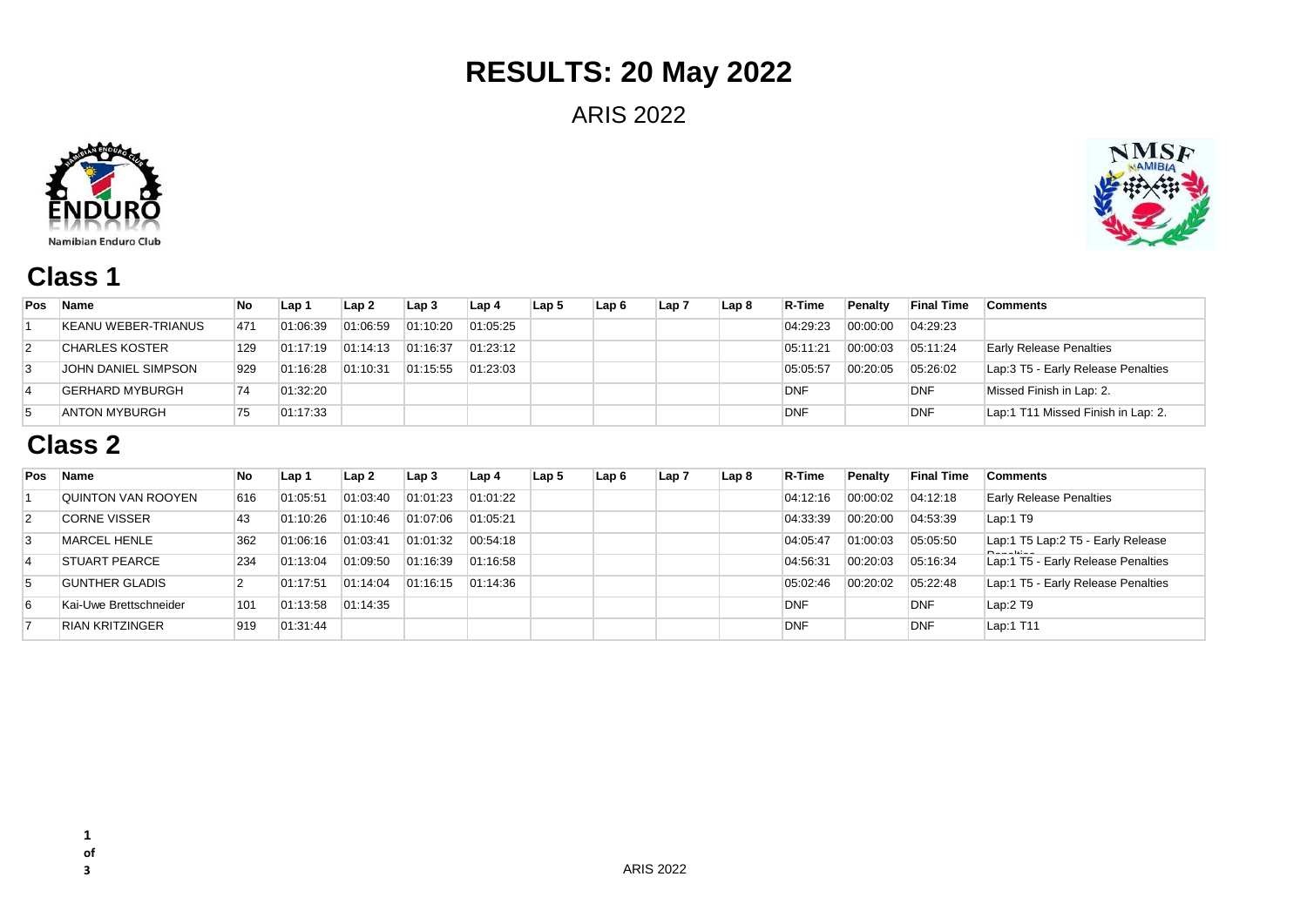# **RESULTS: 20 May 2022**

ARIS 2022





## **Class 5**

| <b>Pos</b>     | Name                       | No | Lap 1    | Lap2     | Lap 3    | Lap <sub>4</sub> | Lap <sub>5</sub> | Lap 6 | Lap <sub>7</sub> | Lap 8 | R-Time   | Penalty  | <b>Final Time</b> | <b>Comments</b>                    |
|----------------|----------------------------|----|----------|----------|----------|------------------|------------------|-------|------------------|-------|----------|----------|-------------------|------------------------------------|
|                | <b>JORN GREITER</b>        | 27 | 01:08:40 | 01:09:40 | 01:05:57 | 01:05:23         |                  |       |                  |       | 03:24:17 | 00:00:04 | 03:24:21          | <b>Early Release Penalties</b>     |
| $\overline{2}$ | <b>KAI HENNES</b>          | 72 | 01:16:35 | 01:08:57 | 01:05:22 |                  |                  |       |                  |       | 03:30:54 | 00:00:02 | 03:30:56          | <b>Early Release Penalties</b>     |
| 3              | <b>JACO HUSSELMANN</b>     | 33 | 01:10:42 | 01:11:16 | 01:12:00 |                  |                  |       |                  |       | 03:33:58 | 00:00:00 | 03:33:58          |                                    |
| $\overline{4}$ | <b>MARK ROESENER</b>       | 62 | 01:38:20 | 01:39:02 | 01:43:38 |                  |                  |       |                  |       | 05:01:00 | 00:00:00 | 05:01:00          |                                    |
| 5              | <b>BRIAAN PETER KIBBLE</b> | 76 | 01:37:05 | 01:38:41 | 01:46:43 |                  |                  |       |                  |       | 05:02:29 | 00:00:00 | 05:02:29          |                                    |
| 6              | <b>HANDRE MYBURGH</b>      | 42 | 01:48:16 | 01:46:52 | 01:48:44 |                  |                  |       |                  |       | 05:23:52 | 00:00:00 | 05:23:52          |                                    |
|                | <b>GERNOT BAHR</b>         | 81 | 01:32:55 | 01:21:16 | 01:19:34 |                  |                  |       |                  |       | 04:13:45 |          | DQ                | Lap:1 T9 Lap:2 T5, T9 Lap:3 T4, T5 |

### **Class 7**

| Pos            | <b>Name</b>                  | No  | Lap 1    | Lap 2    | Lap3     | Lap 4 | Lap 5 | Lap 6 | Lap 7 | Lap 8 | R-Time     | Penalty  | <b>Final Time</b> | Comments                       |
|----------------|------------------------------|-----|----------|----------|----------|-------|-------|-------|-------|-------|------------|----------|-------------------|--------------------------------|
|                | <b>JACO HUISAMEN</b>         | 144 | 00:54:12 | 00:53:59 | 00:53:13 |       |       |       |       |       | 02:41:24   | 00:00:03 | 02:41:27          | <b>Early Release Penalties</b> |
| $\overline{2}$ | ALBERTUS BASSON              | 46  | 00:58:18 | 00:55:20 | 00:53:38 |       |       |       |       |       | 02:47:16   | 00:00:00 | 02:47:16          |                                |
| 3              | <b>PHILIP ELLIS</b>          | 387 | 01:01:19 | 00:59:23 | 00:59:02 |       |       |       |       |       | 02:59:44   | 00:00:00 | 02:59:44          |                                |
| $\overline{4}$ | <b>FREDERICK VAN GREUNEN</b> | 249 | 01:04:02 | 00:59:58 | 00:58:42 |       |       |       |       |       | 03:02:42   | 00:00:01 | 03:02:43          | <b>Early Release Penalties</b> |
| 5              | <b>PETER WEBER</b>           | 475 | 01:12:06 | 01:12:13 | 01:07:27 |       |       |       |       |       | 03:31:46   | 00:00:00 | 03:31:46          |                                |
| 6              | <b>RINUS VAN ROOYEN</b>      | 163 | 01:13:22 | 01:10:07 | 01:10:07 |       |       |       |       |       | 03:33:36   | 00:00:00 | 03:33:36          |                                |
|                | <b>PETRUS BADENHORST</b>     | 93  | 01:14:05 | 01:11:23 | 01:21:06 |       |       |       |       |       | 03:46:34   | 00:20:00 | 04:06:34          | Lap:3 T4                       |
| 8              | <b>JOHAN BOTES</b>           | 157 | 01:20:22 | 01:29:04 | 01:24:49 |       |       |       |       |       | 04:14:15   | 00:00:00 | 04:14:15          |                                |
| 9              | <b>JOSSIE MARITZ</b>         | 78  | 01:16:45 | 01:29:18 | 01:21:34 |       |       |       |       |       | 04:07:37   | 00:20:00 | 04:27:37          | Lap:1 $T3$                     |
| 10             | <b>PAUL KOSTER</b>           |     | 01:25:11 | 01:40:58 | 02:01:53 |       |       |       |       |       | 05:08:02   | 00:00:00 | 05:08:02          |                                |
| 11             | <b>RICHARD WATERMEYER</b>    | 84  | 02:09:45 | 02:29:53 |          |       |       |       |       |       | <b>DNF</b> |          | <b>DNF</b>        | <b>Medical Time</b>            |

**2** 

**of**